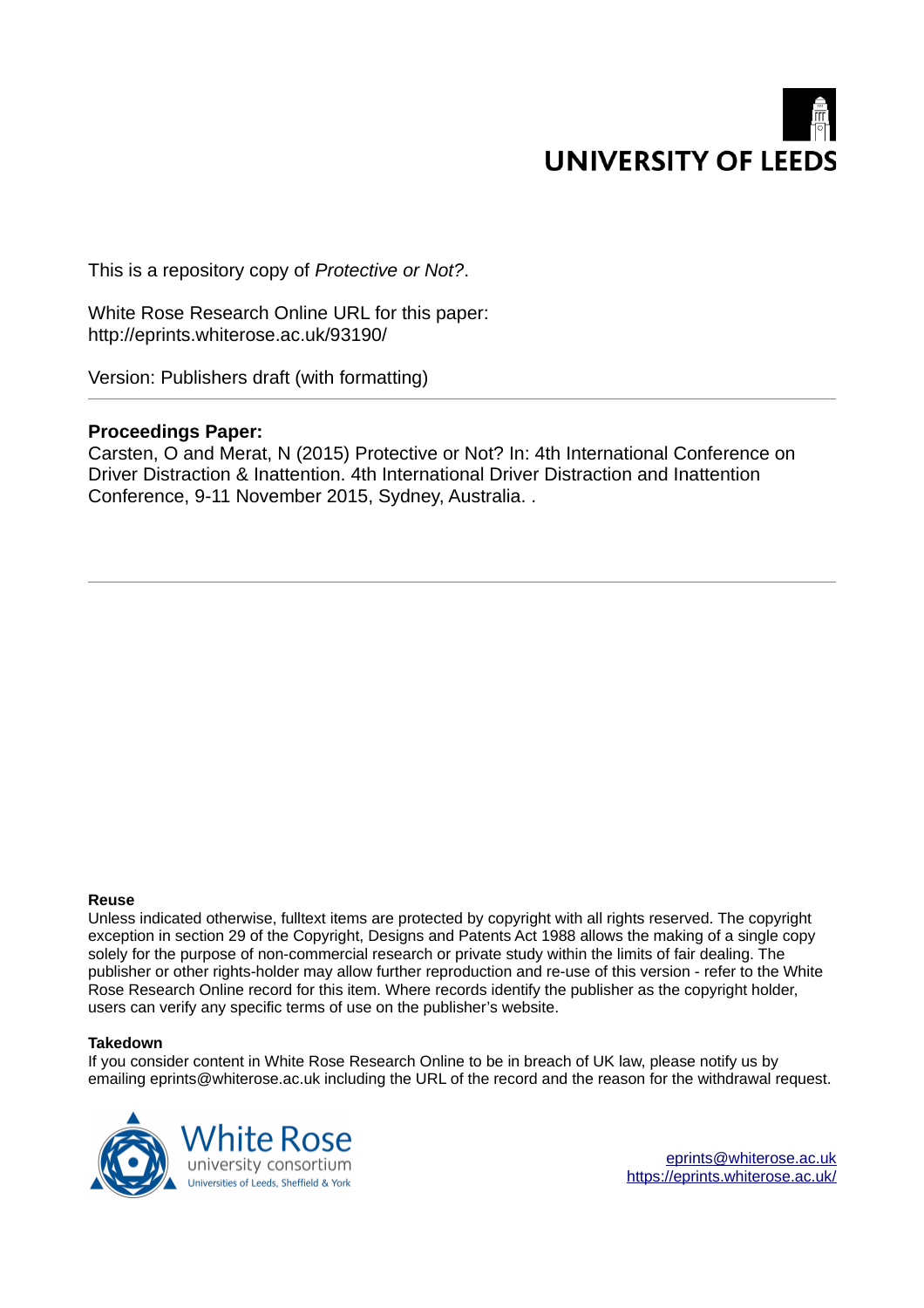# **PROTECTIVE OR NOT?**

*Oliver Carsten and Natasha Merat, Institute for Transport Studies, University of Leeds, UK* 

# **ABSTRACT**

There is general consistency in research results on visual distraction and on visual-manual distraction. Visual tasks involving long periods of glance are negative for driving performance and negative for safety, while visual-manual tasks such as texting are particularly harmful to the safer performance of driving. As regards cognitive distraction, there is no such general consensus. Simulator studies have consistently shown that even hands-free phone conversations impair driving performance, while naturalistic studies conducted on real-world driving have generally shown that cognitive distraction in the form of hands-free mobile phone conversation is "protective", i.e. reduces risk as compared to baseline driving without such conversation. This paper attempts to square the circle, and assess whether cognitive distraction can indeed make driving more safe. It reviews both the simulator and naturalistic studies as well as those that have analysed accident data, and seeks to solve the puzzle of apparent contradiction between the various research methodologies.

# **INTRODUCTION**

Until fairly recently, there was general consensus in the research community about the implications of driver distraction for driving performance. This was that, while there were differences between different types of distraction — visual, visual/manual, cognitive — in the their impact on driver attention to the primary task of driving and particularly of maintaining safety in vehicle control and interaction with other road users, nevertheless all substantial distraction was harmful, although some activities (in particular texting were more harmful than others). Thus Kircher et al. (2011), in their review of the literature on mobile telephones and other communication devices and their impact on traffic safety, concluded: "Deterioration of driver performance due to mobile phone use is an established fact." They summarised prior research as showing that "driving performance is impaired by talking on a mobile phone in controlled laboratory, simulator and field studies", and that "there is no evidence suggesting that hands-free mobile phone use is less risky than handheld use."

This consensus has now broken. A series of studies, conducted using naturalistic techniques to observe and analyse real-world driving, have concluded that, far from being risky, some forms of distraction are in fact protective, i.e. it is less risky to engage in distraction than not to do so. The particular type of distraction that has been found to be protective is conversation on a mobile phone, which can broadly be labelled as cognitive distraction (the consensus position that prolonged visual and particularly visual-manual distraction is harmful has not been broken). Prior studies, which concluded that cognitive distraction led to deterioration in driving performance, had been to a large extent conducted in the laboratory, in driving simulators, and some of the authors and institutions associated with the newer technique of studying drivers in their natural habitat were quick to pour scorn on simulator studies of distraction. Thus VTTI issued a press release in 2009, to accompany the release of one its reports, stating: "It is important to keep in mind that a driving simulator is not actual driving. Driving simulators engage participants in tracking tasks in a laboratory. As such, researchers that conduct simulator studies must be cautious when suggesting that conclusions based on simulator studies are applicable to actual driving" (Virginia Tech Transportation Institute, 2009). In the actual report to which this press release refers, the authors were somewhat more measured, but still disdainful of simulator studies: "[I]t is important to highlight that some results of the current study and other recent naturalistic driving studies…are at odds with results obtained from simulator studies…and future research should be conducted to explore the reasons why such study results often differ from studies conducted in actual driving conditions (i.e., the full context of the driving environment). It may be… that controlled investigations cannot account for driver choice behavior and risk perception as it actually occurs in real-world driving. If this assessment is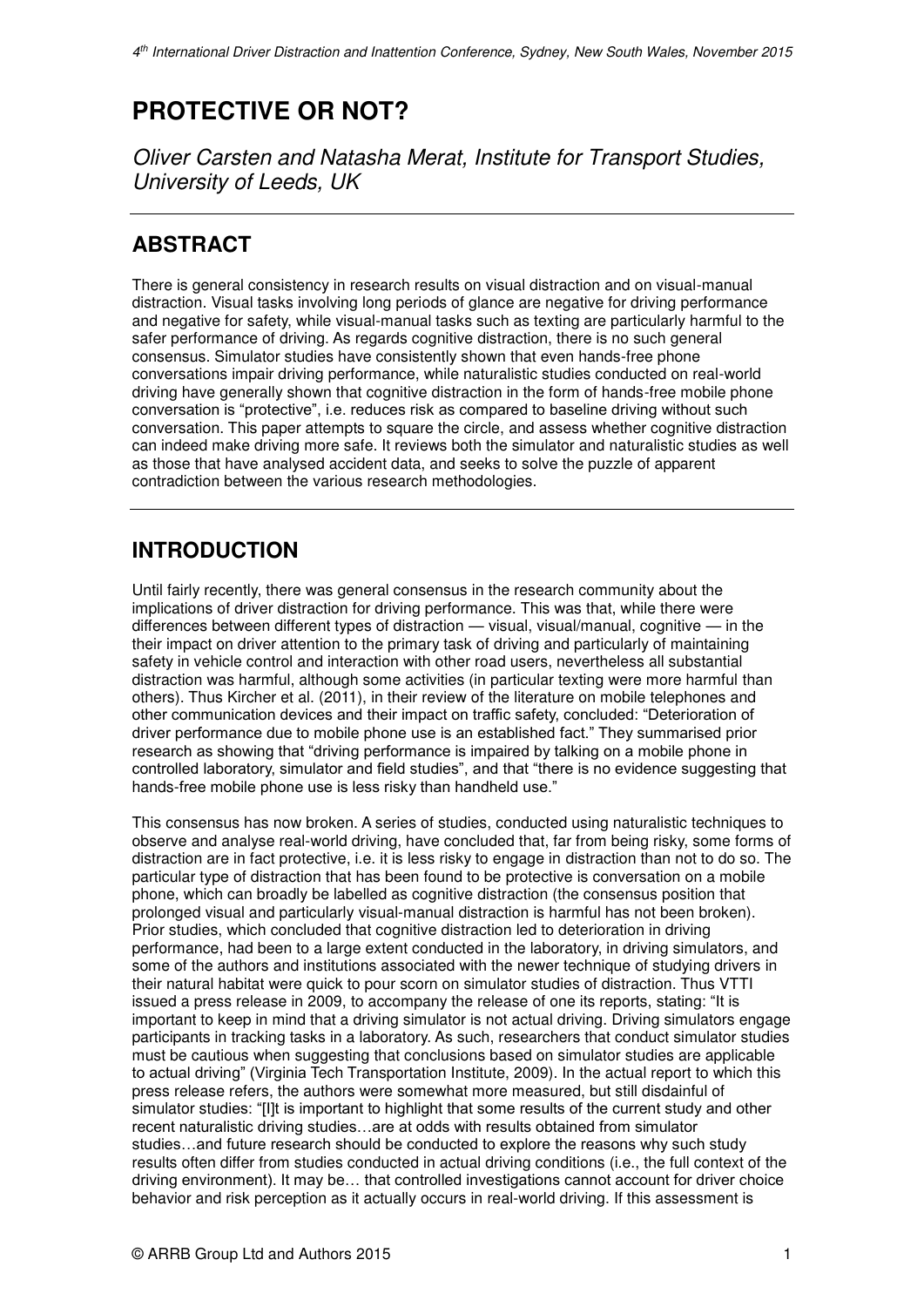accurate, the generalizability of simulator findings, at least in some cases, may be greatly limited outside of the simulated environment" (Olson et al., 2009).

The new mantra was that only real-world studies of driving had validity (Carsten et al., 2013). There was no need to question any findings, to be concerned about the methodology applied or to worry about whether findings might be spurious; the fact that the studies were based on analysis of real-world driving made them irrefutable.

This paper examines seeks to understand why cognitive distraction has been found to be protective in a series of naturalistic studies of driving when the opposite has been found from simulator studies. It aims to review the mechanisms for distraction as well as the methodology used in the various studies. Finally, it seeks to identify whether the findings about cognitive distraction being protective can be generalised to all types of crashes.

## **PREVALENCE AND IDENTIFICATION AS A FACTOR IN CRASHES**

"Distracted driving is an epidemic on America's roadways." Those were the words of Ray LaHood, when he was U.S. Secretary of Transportation (LaHood, 2012). He went on: "Every single time you take your eyes off the road or talk on the phone while you're driving — even for just a few seconds — you put yourselves and others in danger." Here we can see that visual (eyes off the road) and cognitive distraction (talking on the phone) are treated as being equivalent in safety terms. The U.S. National Highway Traffic Safety Administration reports that, in 2013, 10 percent of fatal crashes, 18 percent of injury crashes, and 16 percent of all policereported crashes (including many damage-only crashes) had distraction coded as a contributory factor (NHTSA, 2015a). NHTSA's estimate is that, on U.S. roads in 2013, 3154 people were killed and an estimated 424,000 injured in crashes involving distracted drivers. The proportions of crashes coded as involving distraction can be compared with data on usage in the U.S. collected in 2013 by observation:4.6 percent of drivers were observed to holding phones to their ears while driving; 1.7 percent of drivers were observed to be visibly manipulating hand-held devices while driving; and 0.5 percent of driver were observed to be talking on while using a headset (NHTSA, 2015b). This makes a total of 6.8 percent of drivers observed as using some kind of device in 2013, which is substantially lower than the proportion of crashes of whatever severity level coded as involving distraction. However, many of those crashes would have involved more than one driver, so that the over-representation of distracted drivers in crashes may not be all that large. On the other hand, there is a substantial likelihood of distraction being under-recorded as a contributory factor in crash coding.

Other research finds a much greater impact of mobile phone use on crash risk. McEvoy et al. (2005) used a case-crossover methodology to compare mobile phone use for drivers who were involved in crashes resulting in hospital attendance in Perth, Australia, with phone usage for those same drivers in matched trips the previous week. They concluded that phone use increased crash risk by a factor of four (odds ratio 4.1). Both handheld (odds ratio 4.9) and hands-free (odds ratio 3.8) phone use were associated with increased risk, albeit with a slightly lower risk for hands-free. However, Young (2012) has criticised this study on the grounds that it assumed that driving was continuous in the control window, whereas it might not have been (i.e. an effect of recall bias). He used GPS-based data collected on driving in Puget Sound, Washington, to calculate the consistency between different days' data, and concluded that, based on the adjustment factor that he calculated, the relative risk for the Perth study should be adjusted down to 1.1 (Young, 2012). He also applied the same general criticism to the earlier case-crossover study by Redelmeier and Tibshirani (1997), which found a relative risk of 4.3 for mobile phone use and no safety gain from hands-free phone use as opposed to handheld. Subsequently, one of the authors of the Perth study together with a colleague produced a robust defence of the methodology applied, stating that recall bias had indeed been taken into account in both that study and in the work of Redelmeier and Tibshirani (Kidd and McCartt, 2012). They also questioned the validity of the technique applied by Young (2012) on the grounds that it did not actually investigate recall bias but rather just GPS-based traces of vehicle movement.

Overall, then, the accident studies show that a substantial proportion of fatal and injury crashes are associated with distraction, but are not able to conclusively demonstrate the real risk of device use. There is also reason for concern in that usage of devices by driver is stubbornly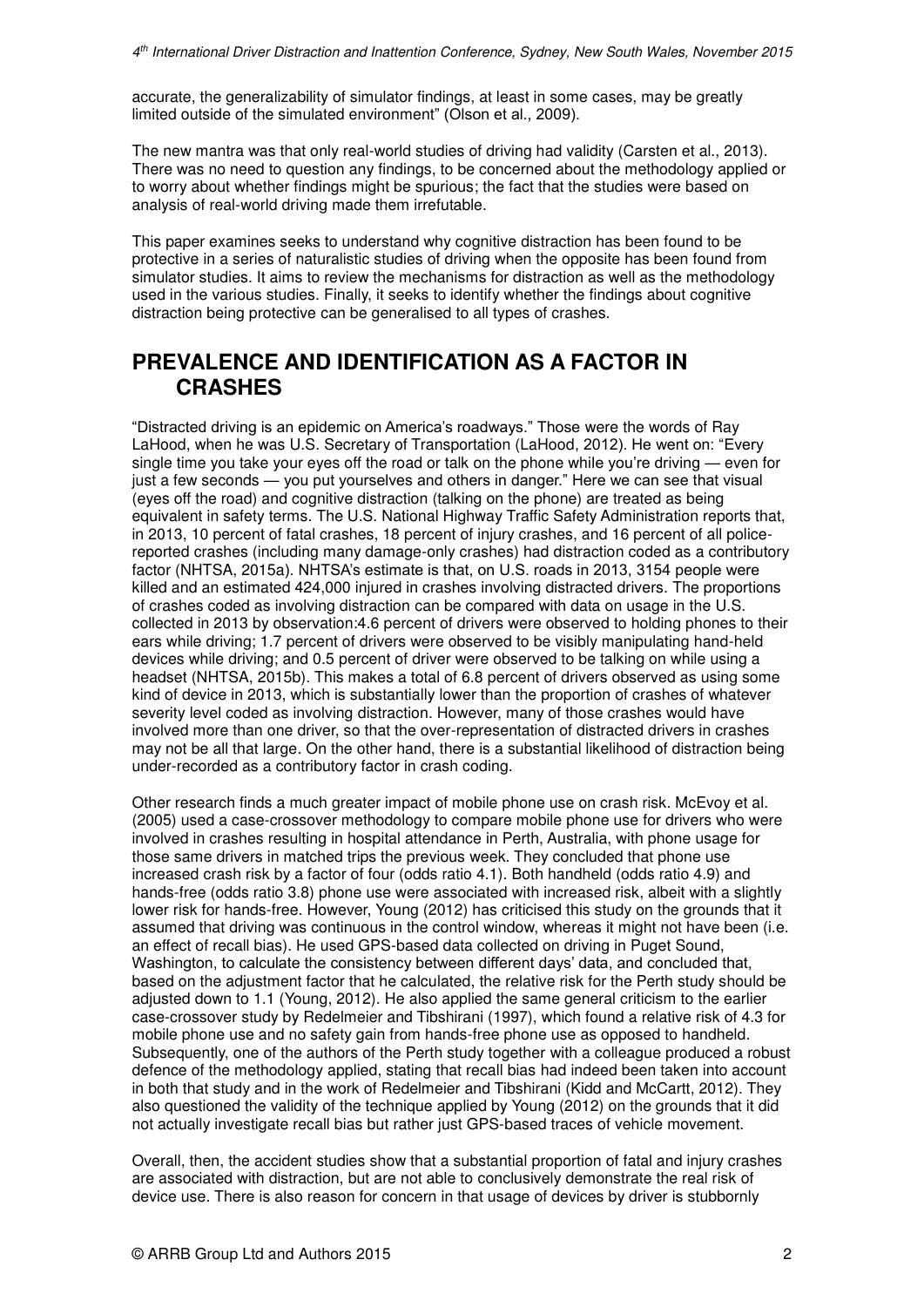<span id="page-3-0"></span>resistant to legislation and campaigns. The latest observational study carried out in England and Scotland found that 1.6 percent of drivers overall and 2.7 percent of light van drivers were using a hand-held mobile phone at a given moment, even though this is illegal (Department for Transport, 2015). This latest survey did not cover hands-free usage, but an earlier survey conducted in south-east England in 2009 found that 1.4 percent of car drivers and 2.4 percent of van and lorry drivers were using a hands-free phone on weekdays (Department for Transport, 2010). A questionnaire study carried out in various European countries in 2010 found large differences between countries: 47 percent of the Italian drivers surveyed, 44 percent of the Poles and 44 percent of the Swedes reported using a mobile phone sometimes or often, as compared to 10 percent of the drivers from the UK (Janitzek et al., 2010).

## **AGREEMENT AND DISAGREEMENT**

A number of methodologies have been applied to investigate the implications of distraction for driving performance and safety. In addition to accident studies and various forms of case-control studies, the most prominent have been laboratory investigations primarily conducted using driving simulators of varying sophistication and naturalistic studies with more or less elaborate data recording systems. But, whereas in, for example studies of driver impairment, there has been general unanimity in the results across the different investigation techniques, this has not been the case in studies of driver distraction, at least not for all types of distraction.

## **Visual distraction**

There is consensus on the negative consequences of visual distraction, and in particular of tasks requiring substantial visual-manual interaction with a device, such as texting. Prolonged glance periods away from the road scene result in interference with steering control and vehicle tracking, and also are to the detriment of (necessary) glances to mirrors and the dashboard. This was observed, for example, in a series of simulator experiments conducted in the European HASTE project (Carsten and Brookhuis, 2005; Engström et al., 2005; Jamson and Merat, 2005).

These glances at devices and screen also result in failures to detect relevant information from the roadside (Strayer and Drews, 2007) and in slower reactions to roadside warning signs (Burns et al., 2002). The more demanding a visual task is, the more substantial its effects, with texting have particularly severe consequences for lateral control (Reed and Robbins, 2008; Drews et al., 2009). Reed and Robbins (2008) observed that a texting task led to a virtual doubling of standard deviation of lateral position in curve driving with lane departures increasing by a factor of 10.5.

All of the studies cited in the previous two paragraphs were carried out on driving simulators. But given the congruence between mechanism (eyes off road) and effect (interference in observation and tracking), it is perhaps not surprising that naturalistic driving studies have found a relationship between visual distraction and Safety Critical Events (SCEs). In particular, what has been found is that inopportune engagement in a task that requires prolonged visual or visual-manual interaction with a device can lead to failure to detect the sudden deceleration of the lead vehicle (e.g. Victor et al., 2015). Visual-manual activity such as texting, involving prolonged glances to the device and consequently reduced attention to the roadway and traffic during the activity, has been found to be particularly risky. Glances away from the forward scene just prior to the onset of a safety critical event, e.g. when a lead vehicle starts to decelerate, are especially problematic. [Table 1](#page-3-0) summarises the estimates calculated in a number of naturalistic studies.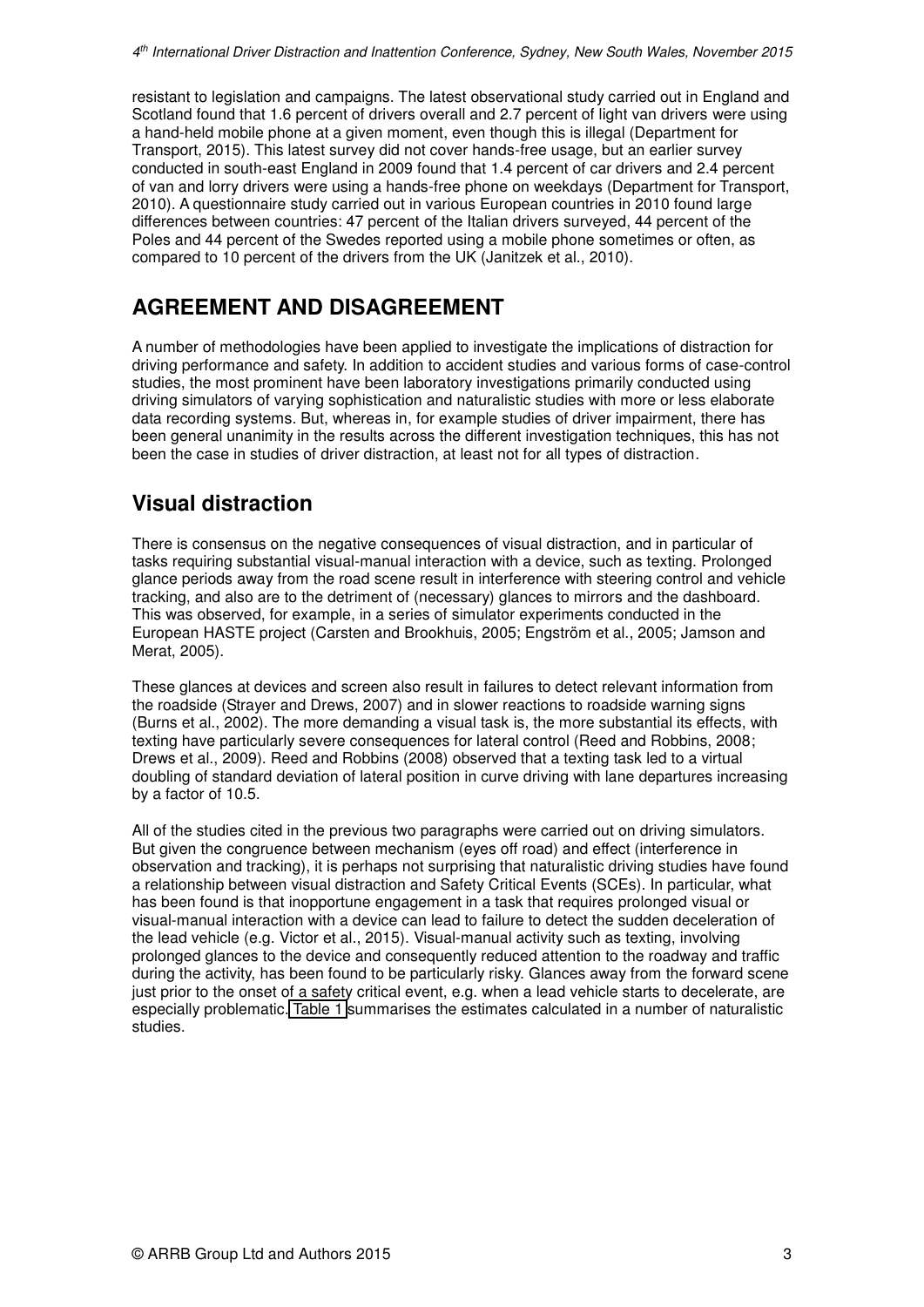|                                           | <b>Odds Ratio of a Safety Critical Event</b> |                                                   |                                |                                 |  |
|-------------------------------------------|----------------------------------------------|---------------------------------------------------|--------------------------------|---------------------------------|--|
| <b>Activity</b>                           | <b>Truck</b><br>(Olson et al.,<br>2009)      | <b>Truck and Bus</b><br>(Hickman et<br>al., 2010) | Car<br>(Fitch et al.,<br>2013) | Car<br>(Victor et al.,<br>2015) |  |
| Text message on a mobile<br>phone         | $23.24*$                                     |                                                   | $1.73*$                        | $5.6*$                          |  |
| Interact with/use a<br>dispatching device | $9.93*$                                      |                                                   |                                |                                 |  |
| Dial mobile phone                         | $5.93*$                                      | $3.51*$                                           | 0.99                           |                                 |  |
| Use/reach for electronic<br>device        | $6.72*$                                      | $4.43*$                                           |                                | 1.7                             |  |

### **Table 1: Odds ratios of a safety critical event from various naturalistic studies (visual and visual-manual tasks)**

\* indicates statistically significant.

The analysis in the various studies has generally been restricted to forward events and frontal collisions. It is no pure happenstance that naturalistic studies have focused on forward events and in particular on interactions with a lead vehicle. The data acquisition systems (DAS) used have hardware that makes the forward road scene and interaction with a leading vehicle particularly salient. A radar provides time headway and time-to-collision metrics while one or more cameras provide the forward view. It follows that identification of events and video analysis of interactions and events in NDS has been concentrated on what is happening in front of the vehicle and neglected other types of interactions and conflicts.

# **Cognitive distraction**

### **Simulator studies**

As for visual distraction, studies carried out on driving simulators have generally found negative impacts from cognitive distraction. The studies are numerous. Jamson and Merat (2005) found that cognitive distraction, in the form of an auditory memory task, led to improved lateral control as indicated by a reduction in lane position variation and a deterioration in longitudinal control, with a smaller time-to-collision when the lead vehicle decelerated.

Strayer and Johnston (2001) investigated the effect of cognitive load on traffic light detection and on vehicle tracking. However the apparatus used was not a full driving simulator but rather a joystick controlled tracking task They found that conversation on a mobile phone led to an poorer response to road signs and an increase in missed traffic signals. A complex word generation task was associated with a deterioration in control during more difficult tracking.

Parkes et al. (2007) looked at simulator driving under four conditions — baseline driving, using the radio and the climate control system, conversation with a passenger and conversation over a hands-free mobile phone. They found all the forms of distraction both led to poorer detection of signs, with the worst performance for the hand-free conversations. But the conversations also led to a reduction in lateral variation, i.e. to an improvement in lane-keeping.

In a similar manner, Drews et al. (2008), compared driving without distraction, conversation on a hands-free mobile phone and conversation with a passenger. The two-types of conversation were a between-subjects factor. They examined impacts on all three levels of the driving task vehicle control, the tactical level (here in the form of car following) and navigation. They found more lane drift and a larger following distance with the mobile phone conversation than with passenger communication. The strategic task focused on participants' ability to follow a series of instruction and exit the highway at a rest area. Performance in that task was worst in the phone condition; in the passenger conversation condition, the passengers tended to provide active assistance.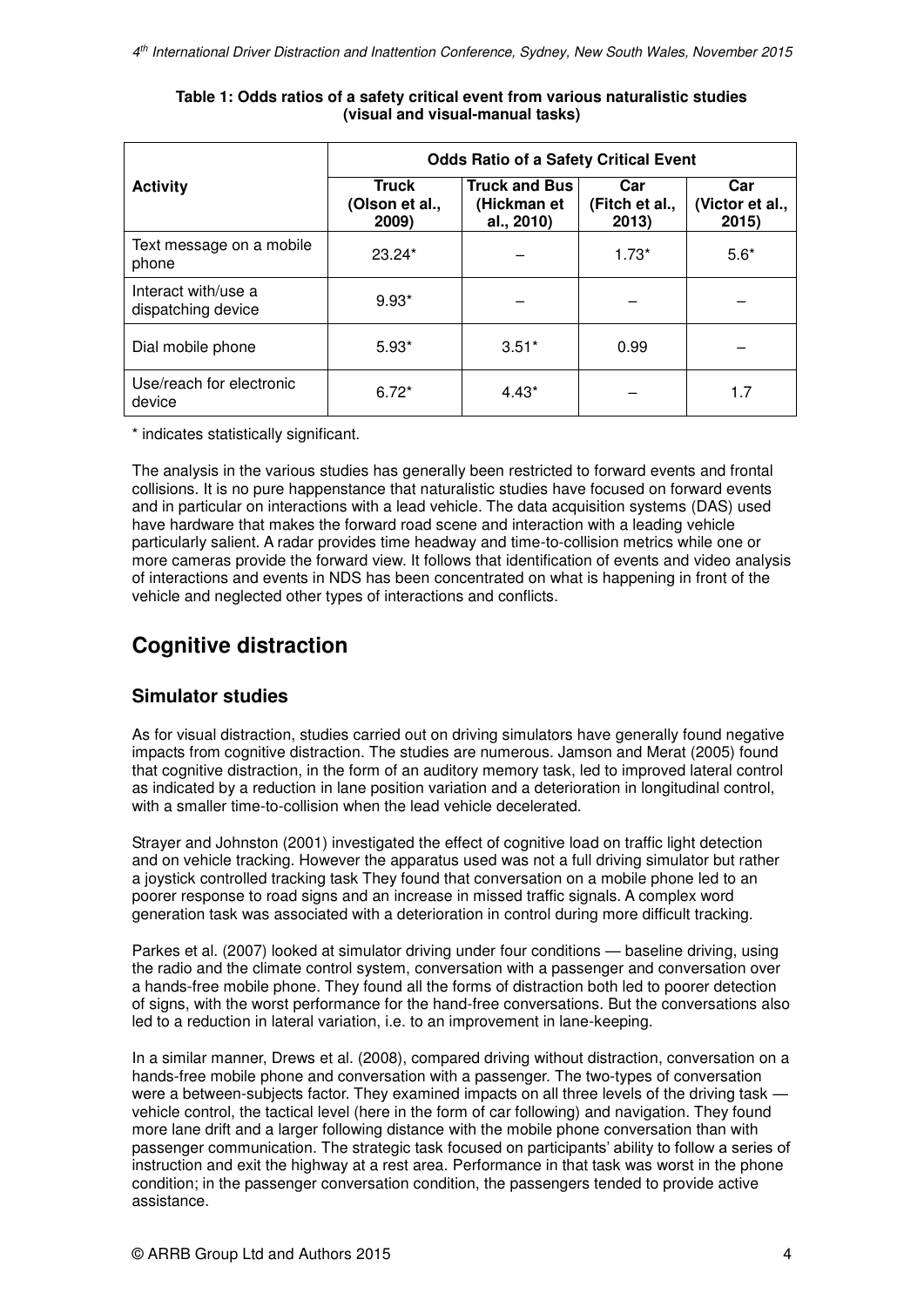Some simulator studies have investigated the impact of distraction on more complex aspects of the driving task. Horrey and Simons (2007) looked at both "steady-state driving" and "more tactical driving" in which drivers had to make overtaking manoeuvres in the presence of traffic in the faster lane. Cognitive distraction consisted of a serial subtraction task. They found that, while drivers increased their headway with the secondary task conditions in steady-state car following, they did not increase their safety margins during manoeuvres, such as overtaking. Indeed they tended to pull in closer to the lead vehicle. They tended to brake more frequently, which the authors attributed to delayed recognition of changes in the traffic situation.

Medeiros-Ward et al. (2014) examined the impact of cognitive distraction in the form of two levels of a numerical task on both simple lane-keeping and the more demanding task of maintaining lane position in the face of wind gusts. They found that participants' performance in maintaining lateral position improved with distraction in the simple driving task but deteriorated in the more difficult driving task. To explain this, they drew on hierarchical control theory, presuming that, with the withdrawal of cognitive attention, performance in low-level (i.e. automated) tasks would improve, but performance in higher-level tasks, which require cognitive resources, would be degraded. The paper does not report any eye movement analysis.

### **Real world studies**

Some real-world studies, carried out using an experimental approach, have confirmed the findings of the simulator studies and found interference effects of cognitive distraction on driving performance. Anttila and Luoma (2005) used a test vehicle and in-vehicle human observer to assess the effect of distraction on driving performance and behaviour. The cognitive distraction was in the form of an auditory memory task. They found that with cognitive distraction there was an increase in inappropriate speed on the approach to intersections which had zebra crossings, as compared to baseline driving. There was a tendency for the problem to increase with higher cognitive task demand. They also noted a very substantial increase in the breakdown of interactions with pedestrians using one of the zebra crossings: the proportion of problem interactions rose from 25% in the baseline to 53% with the cognitive task. There was no increase at another crossing, but there was a change in problem interaction types towards more severe breakdowns in which one or other participant was forced to stop.

Patten et al. (2004) used drives in an instrumented vehicle on a motorway route to assess the impact of phone use on driver workload. Performance on the peripheral detection task (PDT) was used as the measure of mental workload. All the participants were professional drivers. There were three types of task: no conversation, simple conversation and complex conversation. The complex conversation involved both memory and mental arithmetic, while the simple task involved recall of a single digit number. There was no effect of handheld versus hands-free usage. However, conversation significantly affected reaction time to the PDT task, with reaction time increasing with task difficulty. There was an increase of 45 percent in the complex task situations as compared to no task. The authors concluded that there was a potentially serious impact on information processing: "the driver engaged in a complex conversation is appreciably less likely to detect changes in his/her traffic (road and vehicle) environment."

Bauman et al. (2009) conducted drives in an instrumented car along a fixed route with two groups of participants: middle-aged drivers aged 30 to 45 and older drivers aged above 65. At certain times on the drive, the participants were asked to perform a mental arithmetic task (serial subtraction) while driving. An in-vehicle observer rated the drivers on their errors in car following and performing manoeuvres such as approaching a lead car and overtaking. Performance of the secondary task was associated with a small increase in incorrectly performed overtaking manoeuvres for the middle-aged drivers, but not for the older drivers who generally drove more cautiously.

Harbluk et al. (2007) observed drivers on a city route in Canada under three conditions baseline driving, driving with an easy cognitive task and driving with a difficult cognitive task. The easy task was the addition of two single-digit numbers; the difficult task was the addition of two double-digit numbers. The cognitive task was carried out by conversation on a hands-free mobile phone. Eye tracking and vehicle data were recorded. In general, the effects were much stronger for the difficult task. Increased cognitive demand resulted in greater gaze concentration, reduced attention to the periphery and reduced attention to mirrors and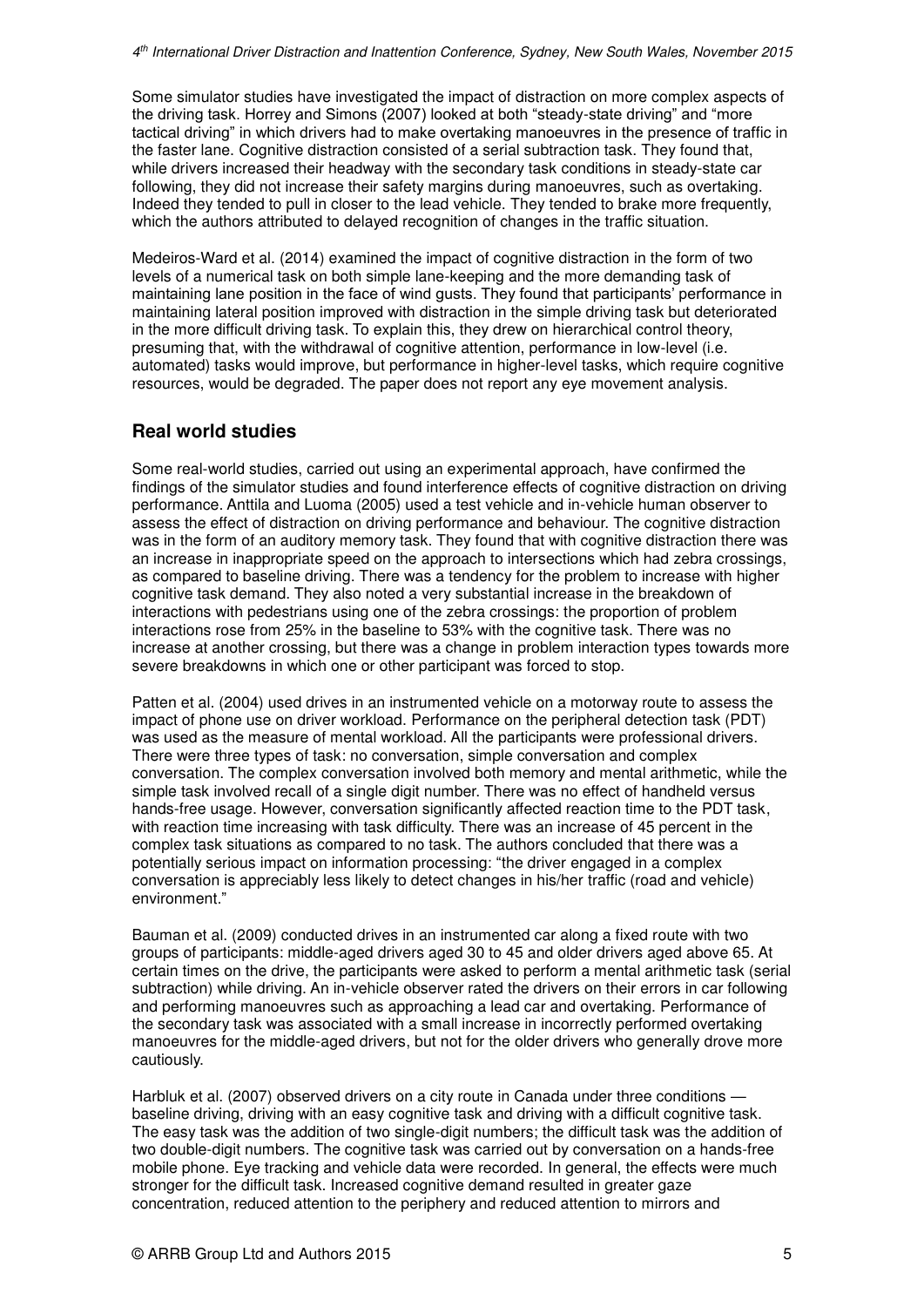<span id="page-6-0"></span>instruments, with two of the twenty-one drivers completely neglecting these mirrors and instruments with the difficult task. On the approach to and when driving through intersections, the participants drivers made fewer checking glances to traffic lights when carrying out the secondary task as compared to the baseline condition. Some drivers failed to check at all in the difficult condition. Drivers' scanning of intersection areas to the right was also reduced. Hard brakings increased with task difficulty, which the authors attributed to delayed processing of information from outside. The authors found the degraded performance at intersection to be of particular concern. They also discussed previous studies which had shown that lane keeping was not affected, or even improved, by cognitive load: "From a safety perspective, the detection of events in the environment may be even more important than maintaining an ideal lane position."

In sum, these studies point to the potential of cognitive distraction to have negative impacts at the manoeuvring level of driving and particularly in intersection negotiation and in interaction with vulnerable road users. A reasonable interpretation might be that cognitive distraction is particularly problematic when driving task demand is relatively high and when drivers have to make judgements about whether to slow down and/or change path and about the best choice in interactions with other road users. In those interactions, there is often a need for implicit or explicit communication of intentions, and it would not be surprising to see a breakdown in such communication under cognitive load.

One significant accident-based study lends credence to the proposition that cognitive distraction has negative consequences for driver performance in manoeuvring, particularly at intersections. Neyens and Boyle (2007) carried out accident modelling on a nationally representative sample of U.S. accidents involving teenage drivers of passenger vehicles (cars and light trucks) occurring in 2003. Only cases in which the teenager was driving the striking vehicle were included. The dependent variable was crash type and independent variables were the contributory factors coded. Unfortunately the accident data used did not distinguish between activities on a mobile phone such as dialling, texting and having a conversation. In this study, cognitive distraction was defined as "looked but did not see" and being "lost in thought". Mobile phone use increased the probability of hitting a fixed object (presumably related to path deviations). Cognitive distraction was found to affect accident type, with drivers for whom it was coded being more likely to be involved in a rear-end crash than in a collision with a fixed object or an angular collision. Drivers who were cognitively distracted at an intersection were more likely to be involved in a rear-end or angular collision as opposed to a collision with a fixed object. On urban roads, cognitively distracted drivers were twice as likely to be involved in a rear-end collision as opposed to an angular collision. The authors point out that, on such roads, angular collisions are typically related to poor-lane keeping.

The naturalistic studies, on the other hand, have consistently found cognitive distraction in the form of talking on a mobile phone to either have no safety impact or to be protective, i.e. to lead to a lower risk of the occurrence of a safety critical event. A summary of the findings of the various studies on the safety impact of cognitive distraction is shown in [Table 2.](#page-6-0) It can be seen that, across the studies, having a conversation on a handheld phone has been found to be no more dangerous than the baseline, while having a conversation on a hands-free phone has been found to be more safe than the baseline. Victor et al. (2015) found that driving during a conversation on any kind of mobile phone was ten times safer than driving while not engaging in a phone conversation.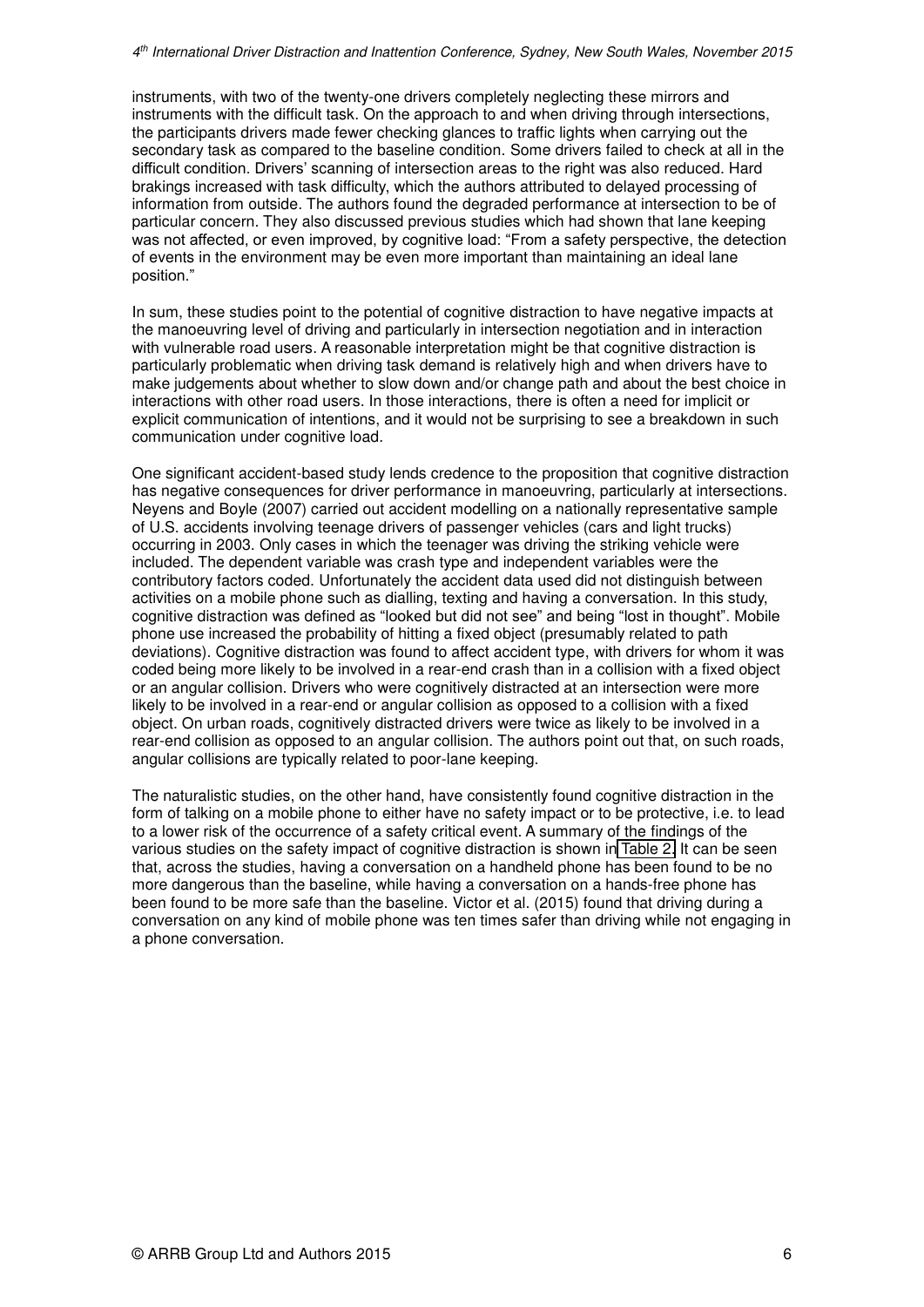|                                       | <b>Odds Ratio of a Safety Critical Event</b> |                                                   |                                |                                |  |
|---------------------------------------|----------------------------------------------|---------------------------------------------------|--------------------------------|--------------------------------|--|
| <b>Activity</b>                       | Truck<br>(Olson et al.,<br>2009)             | <b>Truck and Bus</b><br>(Hickman et<br>al., 2010) | Car<br>(Fitch et al.,<br>2013) | Car<br>(Victor et al.,<br>2015 |  |
| Talk or listen on handheld<br>phone   | 1.04                                         | 0.89                                              | 0.99                           | $0.1*$                         |  |
| Talk or listen on hands-free<br>phone | $0.44*$                                      | $0.65*$                                           | 0.73/<br>0.71                  |                                |  |

### **Table 2: Odds ratios of a safety critical event from various naturalistic studies (cognitive tasks)**

\* indicates statistically significant.

That having a conversation on a mobile phone might be less risky than has been found in experimental studies could be due to self-regulation, i.e. to drivers being sensible about when to initiate or accept a phone call. However, a protective effect of the order of that estimated by Victor et al. (2015) cannot be explained by self-regulation. It can also be noted that this estimation is for handheld and hands-free combined, and therefore relates to all driver conversations on devices.

The report discusses three possible hypotheses for the protective effect of conversation on a mobile phone. The first is the potentially arousing effect of such conversation and therefore its role in maintaining alertness and counteracting fatigue. That proposition has been made for the studies of driving large vehicles carried out by Olson et al. (2009 and Hickman et al. (2010). But Victor et al.(2010) discount this explanation on the grounds that, in their study of light vehicle driving, drowsiness was rarely encountered in either baseline driving or in events.

The second hypothesis is that the gaze concentration induced by cognitive load and the consequent focus on the forward scene leads to a greater chance of detecting a sudden closing with the lead vehicle. This gaze concentration has been observed in a number of simulator studies (e.g. Victor et al., 2005) and in real-road studies (e.g. Victor, 2005; Victor and Dozza, 2011). It can be viewed as an autonomic response to the cognitive load of the conversation.

The third hypothesis is task displacement: it is not generally feasible to carry out two distracting activities simultaneously and phone conversation therefore suppresses any possibility of engaging in other more risky activities such as texting. Victor et al. (2015) extend this task displacement to a proposition of glance displacement: while a conversation is being conducted on a mobile phone, there are comparatively few glances away from safety-relevant scanning. Drivers still consult their mirrors and peripheral areas in the windscreen, and while doing so may still be capable of peripheral detection of the looming of the lead vehicle. However, from their data, the size of this effect looks to be rather small.

Thus cognitive distraction may not interfere with detection of looming; indeed it may enhance detection by promoting gazes at angles from which the looming of the lead vehicle is more likely to be registered. Other research reinforces the notion that cognitive distraction will not interfere with the response to looming. Humans, like other zoological organisms with vision, are hardwired to detect and respond to the stimulus from a looming object at the instinctive level. Such response to threat does not require any significant mental resource because no judgement of the situation is required. Hence even when loaded by the distraction task, drivers are able to respond to the lead vehicle decelerating. Indeed that ability to detect and therefor respond may well be enhanced by the distraction, since the chance of perceiving the looming is enhanced by the gaze concentration effect. The instinctive human response to an imminent crash has been found in both simulator and real-world studies (McGehee and Carsten, 2010).

Nothing found so far in the naturalistic studies would lead to any rejection of the hypothesis that cognitive distraction interferes with the information processing that is crucial to successful performance in the manoeuvring level of driving. That poorer performance has been shown to manifest itself in poorer traffic signal detection, in less safety-related visual scanning at intersections and in more breakdowns in interactions with vulnerable road users. It can also be associated with increased probabilities of certain types of crashes with other vehicles.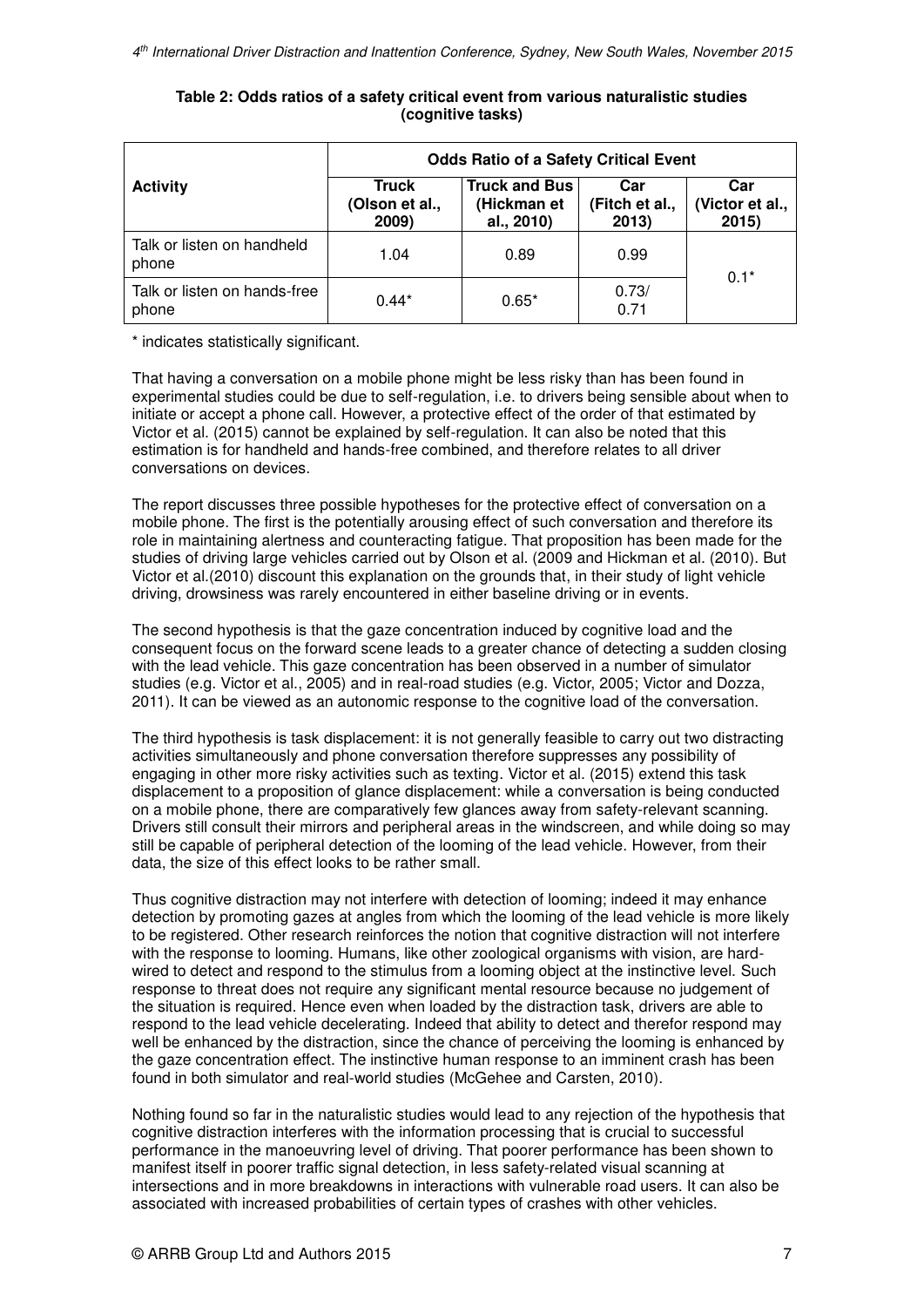## **EXTRAPOLATION FROM SAFETY CRITICAL EVENTS TO ACCIDENTS**

The major safety indicator in naturalistic studies has been the number of safety critical events. Candidate events are selected by triggers from sensors and video analysis is used to confirm and interpret. Among those events have been a very small number of low-severity crashes. Injury-level crashes are simply too rare to be analysed with NDS. But of course damage-only crashes have very different distributions from injury crashes – they are typically rear-end shunts (i.e. forward events) and collisions in parking. Policy-makers and safety professionals worldwide have little interest in damage-only collisions. The focus is on injury crashes, particularly those involving serious injury. Among crash types, some of the most likely to result in severe injury or fatality are single-vehicle road departure crashes and intersection collisions. Analysis of data from the UK on-the-spot in-depth accident studies indicates that for car drivers there is a 50 percent probability of death at a Delta V of 76 km/h in frontal impacts and at a Delta V of 54 km/h in side impacts. Thus occupant protection is far less effective in side collisions than in frontal collisions (Richards, 2010). High-speed collisions at rural intersections tend to be particularly severe. In their modelling of the factors affecting crash risk on rural singlecarriageway roads in Great Britain, Taylor et al. (2002) found that at junctions accident risk went up with proportionate changes in the mean speed of the main-road traffic to the fifth power. Here, the crashes tend to be high-speed side impacts, which result in intrusion into the vehicle with a high probability of inflicting serious injury or fatality on the occupants.

As a consequence and also because conflicting manoeuvres are more likely at intersections, in many countries intersection crashes account for a very substantial proportion of the total number of injury accidents. In Great Britain in 2013 junction accidents constituted 61 percent of all injury accidents (Department for Transport, 2014)

Yet the group of events related to potential side strikes is one that the naturalistic driving studies tend to ignore, not out of an intentional desire to omit them, but rather because the Data Acquisition Systems used are not capable of capturing them. Also omitted are collisions with vulnerable road users — pedestrians, cyclists and motorcyclists. In Great Britain in 2013, collisions between a motor vehicle and a pedestrian constituted 21 percent of fatal accidents.

The focus on forward events has the potential to provide misleading results if any generalisations are made from naturalistic studies to a set of overall implications for road safety, including of the relationship between distraction and risk. In addition, as has been pointed out by Knipling (2015), there are no theoretical grounds to believe that it is appropriate in the analysis of naturalistic data to mix together safety critical events of differing configurations, nor to believe that the relationship between SCE distributions and crashes found for damage-only accidents will hold for injury accidents. Naturalistic studies have lacked the series of validation studies that were carried for analysing safety at intersections and other specific locations, using static observers to register traffic conflicts (e.g. Grayson et al., 1984; Hyden, 1987; Archer, 2005; Svensson and Hyden, 2006). These studies focused in particular on the relationship between traffic conflicts and injury accidents. This is very important in policy terms, because we want to target safety remedies on the reduction of injury accidents and especially the more severe ones. Learning incorrectly from low-severity events could lead to misallocation of resources.

## **CONCLUSIONS**

There is a strong possibility that the finding from the naturalistic studies that conversation on mobile phones is protective is spurious in that it cannot be generalised to an overall safety effect. The studies have suffered from their own form of gaze concentration and focused almost entirely on forward events of rather low severity. That such incidents may indeed be reduced as a by-product of cognitive distraction is entirely plausible. But the studies have not been able to demonstrate any relationship between their major dependent measure, safety critical events, and injury crashes. And they have probably been blind to the most serious impacts of cognitive distraction in terms of information processing capability. It can be surmised that the increased workload potentially involved in a conversation on a mobile phone can lead to poorer performance at the manoeuvring level of driving and more specifically to a deterioration in event detection and breakdowns in interacting with other road users in the traffic environment. Thus it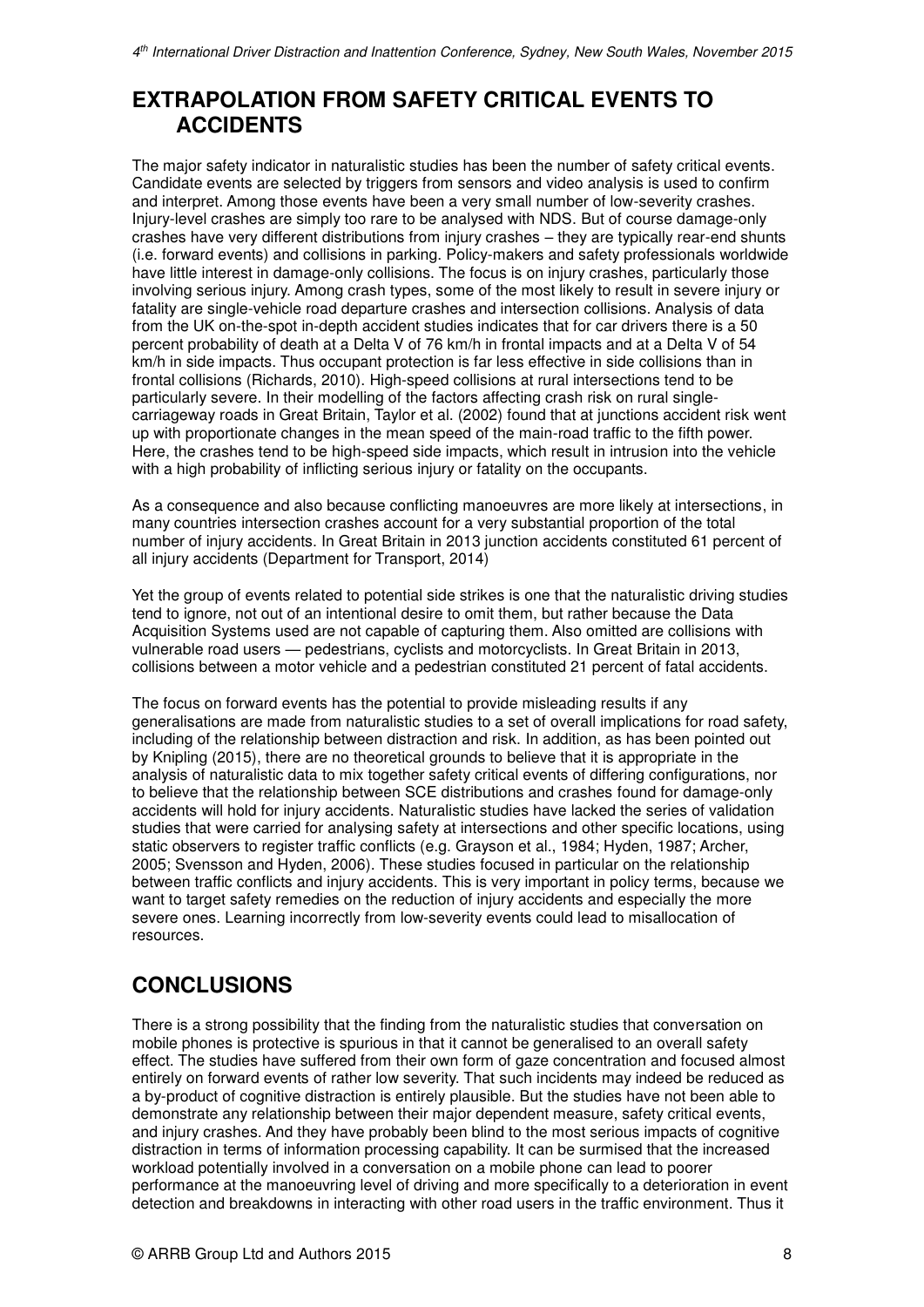is quite likely that conversing on mobile phones reduces low-severity rear-end events, but leads to an increase in far more serious events involving interactions with other traffic at intersections and interactions with vulnerable road users.

## **REFERENCES**

Anttila, V. and Luoma, J. (2005). Surrogate in-vehicle information systems and driver behaviour in an urban environment: a field study .n the effects of visual and cognitive load. Transportation Research Part F, 8(2): 147-166.

Archer, J. (2005). Indicators for traffic safety assessment and prediction and their application in micro-simulation modelling: a study of urban and suburban intersections. PhD thesis, Royal Institute of Technology, Stockholm, Sweden.

Baumann, M., Briest, S. and Knake-Langhorst, S. (2009). Cognitive distraction and drivers' adaptation in different in real traffic: steady-state car-following vs. overtaking manoeuvres. Proceedings of the 1st International Conference on Driver Distraction and Inattention, Gothenburg, Sweden, 28-29 September.

Burns, P.C., Parkes, A., Burton, S., Smith. R.K. and Burch, D. (2002). How dangerous is driving with a mobile phone? Benchmarking the impairment to alcohol. Report TRL547, TRL, Crowthorne, UK.

Carsten, O., Kircher, K. and Jamson, S. (2013). Vehicle-based studies of driving in the real world: the hard truth? Accident Analysis and Prevention, 58: 162-174.

Department for Transport (2010). Mobile phone use by drivers: 2009 survey results for England. Department for Transport, London.

Department for Transport (2014). Reported road casualties Great Britain 2013. Department for Transport, London.

Department for Transport (2015). Seat belt and mobile phone use surveys: England and Scotland, 2014. Statistical Release. Department for Transport, London.

Drews, F.A., Pasupathi, M. and Strayer, D.L. (2008). Passenger and cell phone conversations in simulated driving. Journal of Experimental Psychology: Applied, 14(4): 392-400.

Fitch, G.M., Soccolich, S.A., Guo, F., McClafferty, J., Fang,Y., Olson, R.L., Perez, M.A., Hanowski, R.J., Hankey, J.M. and Dingus, T.A. (2013). The impact of hand-held and hands-free cell phone use on driving performance and safety-critical event risk. Report No. DOT HS 811 757. National Highway Traffic Safety Administration, U.S. Department of Transportation, Washington, D.C.

Grayson, G.B., Hydén, C., Kraay, J.H., Muhlrad, N. and Oppe, S. (1984). The Malmö study: a calibration of traffic conflict techniques. Institute for Road safety Research (SWOV), Leidschendam, The Netherlands.

Harbluk, J.L., Noy, Y.I., Trbovich, P.L. and Eizenman, M. (2007). An on-road assessment of cognitive distraction: impacts on drivers' visual behavior and braking performance. Accident Analysis and Prevention, 39(2): 372-379.

Hickman, J.S., Hanowski, R.J. and Bocanegra, J. (2010). Distraction in commercial trucks and buses: assessing prevalence and risk in conjunction with crashes and near-crashes. Report No. FMCSA-RRR-10-049, Federal Motor Carrier Safety Administration, U.S. Department of Transportation, Washington, D.C.

Horrey, W.J. and Simons, D.J. (2007). Examining cognitive interference and adaptive safety behaviours in tactical vehicle control. Ergonomics, 50(8): 1340-1350.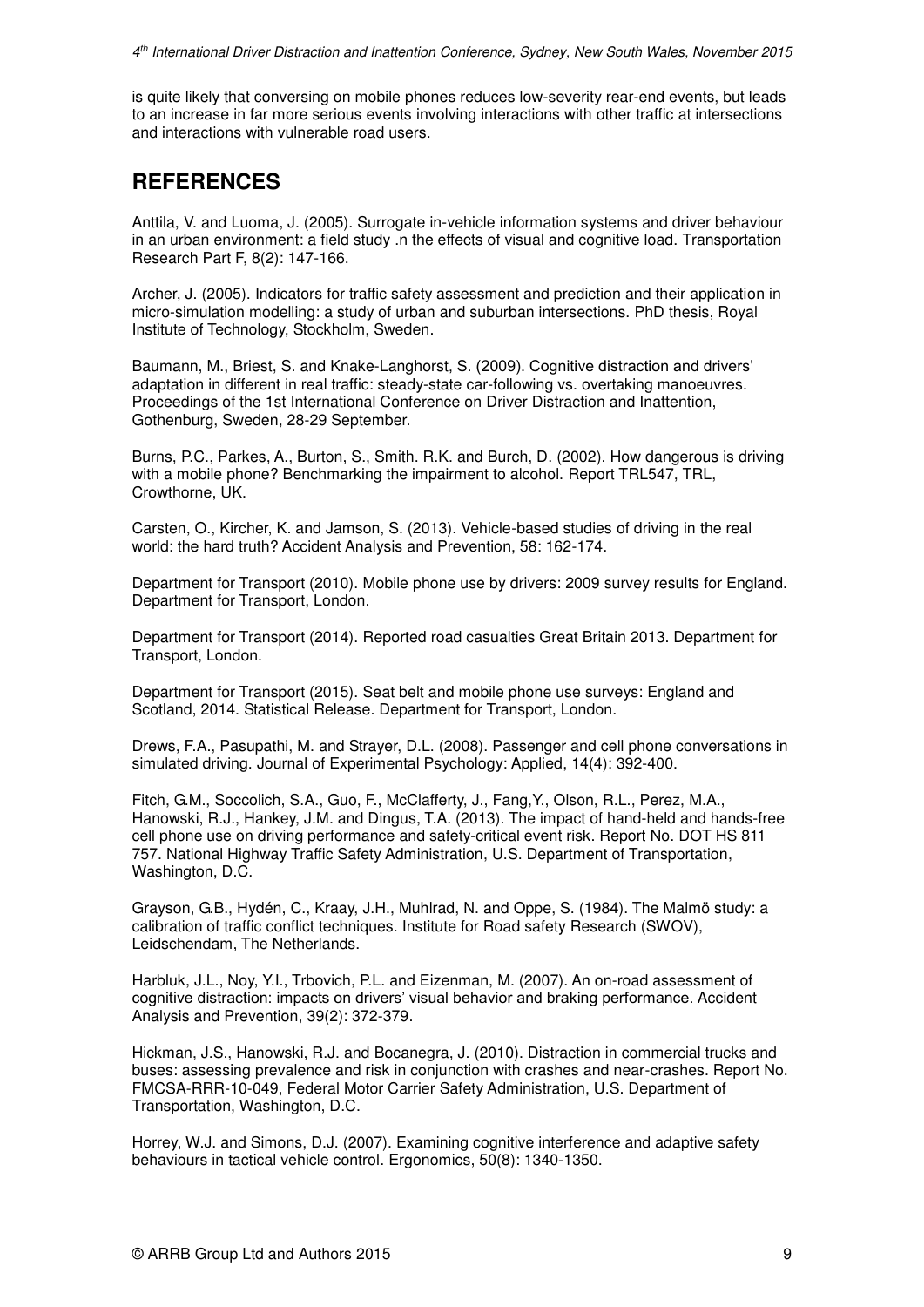Hydén, C. (1987). The Development of a Method for Traffic Safety Evaluation: The Swedish traffic conflicts technique. Bulletin 70, Department of Traffic Planning and Engineering, Lund University, Sweden.

Jamson, A.H. and Merat, N. (2005). Surrogate in-vehicle information systems and driver behaviour: Effects of visual and cognitive load in simulated rural driving. Transportation Research Part F, 8(2): 79-96.

Janitzek, T., Brenck, A., Jamson, S., Carsten, O. and Eksler, V. (2010). Study on the regulatory situation in the member states regarding brought-in (i.e. nomadic) devices and their use in vehicles: final report. European Commission, Directorate-General for Communications Networks, Content and Technology, Brussels, Belgium.

Kidd, D.G. and McCartt, A.T. (2012). Review of "Cell phone use and crash risk: evidence for positive bias" by Richard A. Young. Insurance Institute for Highway Safety, Arlington, Virginia.

Kircher, K., Patten, C. and Ahlström, C. (2011). Mobile telephones and other communication devices and their impact on traffic safety: a review of the literature. VTI rapport 729A, VTI, Linköping, Sweden.

Knipling, R.R. (2015). Naturalistic driving events: no harm, no foul, no validity. Proceedings of the Eighth International Driving Symposium on Human Factors in Driver Assessment, Training and Vehicle Design.

LaHood, R. (2012). [http://www.donttextanddrive.org/a-message-from-secretary-lahood/.](http://www.donttextanddrive.org/a-message-from-secretary-lahood/) Accessed 14 July 2015.

McEvoy, S.P., Stevenson, M.R., McCartt, A.T., Woodward, M., Haworth, C., Palamara, P. and Cercarelli, R. (2005). Role of mobile phones in motor vehicle crashes resulting in hospital attendance: a case-crossover study. British Medical Journal, 331(7514): 428-430.

McGehee, D.V. and Carsten, O.M.J. (2010). Perception and biodynamics in unalerted precrash response. Annals of Advances in Automotive Medicine, 54: 315-32.

Medeiros-Ward, N., Cooper, J.M. and Strayer, D.L. (2014). Hierarchical control and driving. Journal of Experimental Psychology: General, 143(3): 953-958.

Neyens, D.M. and Boyle, L.N. (2007). The effect of distractions on the crash types of teenage drivers. Accident Analysis and Prevention, 39(1): 206-212.

NHTSA (2015a). Distracted driving 2013. Traffic Safety Facts, Research Note. DOT HS 812 132. National Highway Traffic Safety Administration, U.S. Department of Transportation, Washington, D.C.

NHTSA (2015b). Driver electronic device use in 2013. Traffic Safety Facts, Research Note. DOT HS 812 114. National Highway Traffic Safety Administration, U.S. Department of Transportation, Washington, D.C.

Olson, R.L., Hanowski, R.J., Hickman, J.S. and Bocanegra, J. (2009). Driver distraction in commercial vehicle operations. Report no. FMCSA-RRR-09-042. Federal Motor Carrier Safety Administration, U.S. Department of Transportation, Washington, D.C.

Parkes, A.M., Luke, T., Burns, P.C. and Lansdown, T. (2007). Conversations in cars: the relative hazards of mobile phone. Report TRL664, TRL, Crowthorne, UK.

Patten, C.J.D., Kircher, A., Östlund, J. and Nilsson, L. (2004). Using mobile telephones: cognitive workload and attention resource allocation, Accident Analysis and Prevention, 36(3):341-350.

Redelmeier, D.A. and Tibshirani, R.J. (1997). Association between cellular-telephone calls and motor vehicle collisions. New England Journal of Medicine, 336(7), 453-458.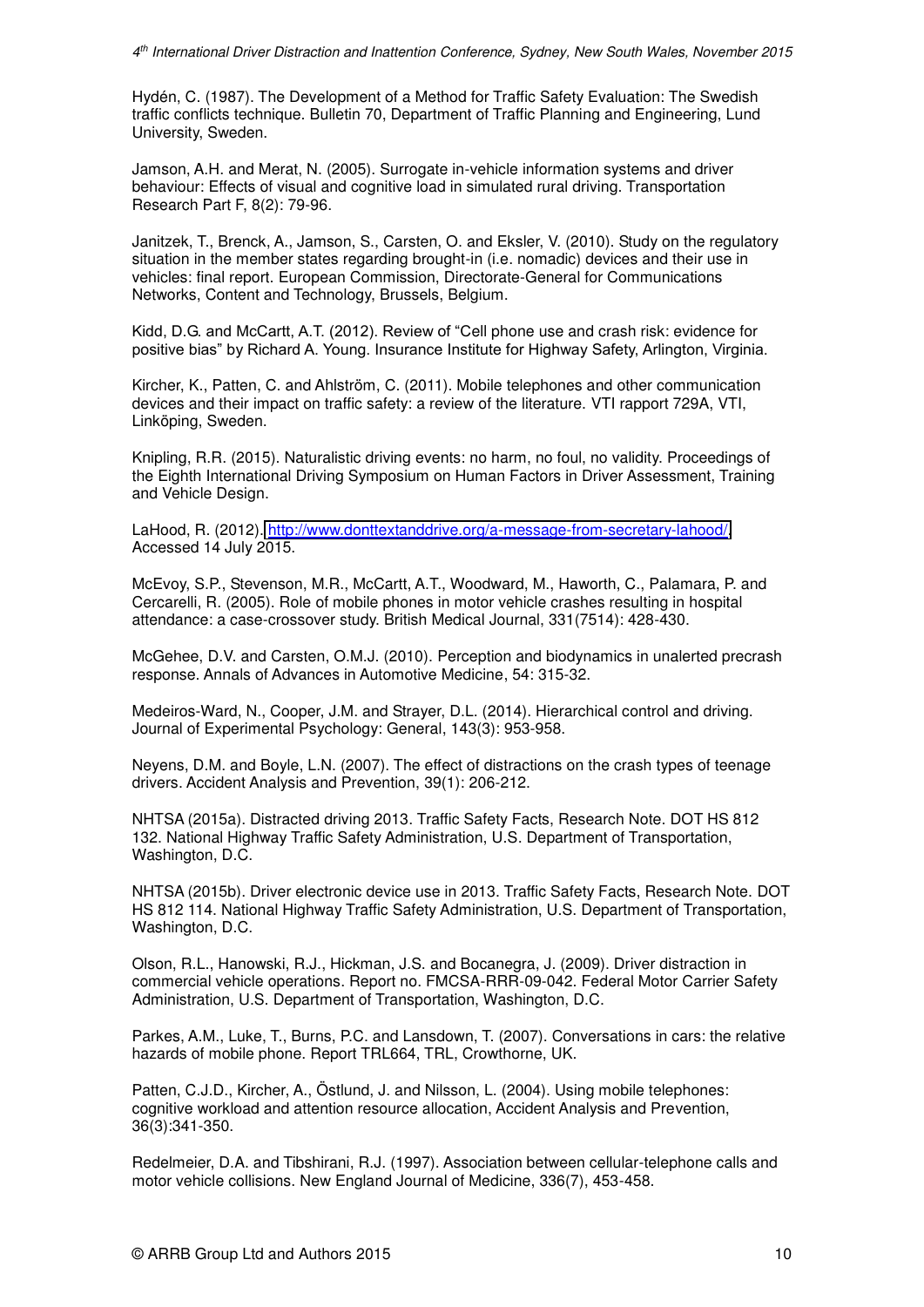Reed, N. and Robbins, R. (2008). The effect of text messaging on driver behaviour: a simulator study. Report PPR367, TRL, Crowthorne, UK.

Richards, D.C. (2010). Relationship between speed and risk of fatal injury: pedestrians and car occupants. Road Safety Web Publication No. 16, Department for Transport, London.

Strayer, D.L. and Johnston, W.A. (2001). Driven to distraction: dual tasks studies of simulated driving and conversing on a cellular telephone. Psychological Science, 12(6):.462-466.

Strayer, D.L. and Drews, F.A. (2007). Cell-phone-induced driver distraction. Current Directions in Psychological Science, 16(3): 128-131.

Strayer, D.L. and Johnston, W.A. (2001). Driven to distraction: dual tasks studies of simulated driving and conversing on a cellular telephone. Psychological Science, 12(6): 462-466.

Svensson, A. and Hyden, C. (2006). Estimating the severity of safety related behaviour. Accident Analysis and Prevention, 38(2): 379-385

Taylor, M.C., Baruya, A. and Kennedy, J.V. (2002). The relationship between speed and accidents on rural single-carriageway roads. TRL Report 511, TRL Limited, Crowthorne, UK.

Victor, T. (2005). Keeping eye and mind on the road. PhD thesis, Uppsala University, Sweden.

Victor, T. and Dozza, M. (2011). Timing matters: visual behaviour and crash risk in the 100-car on-line data. Proceedings of the 2nd International Conference on Driver Distraction and Inattention, Gothenburg, Sweden, 5-7 September.

Victor, T., Dozza, M., Bärgman, J., Boda, C-N., Engström, J., Flannagan, C., Lee, J.D. and Markkula, M. (2015). Analysis of naturalistic driving study data: safer glances, driver inattention, and crash risk. SHRP 2 Report S2-S08A-RW-1. The Second Strategic Highway Research Program. Transportation Research Board, Washington, D.C.

Victor, T., Harbluk, J.L. and Engström, J. (2005). Sensitivity of eye movement measures to invehicle task difficulty: findings from HASTE. Transportation Research Part F, 8(2):167-190.

Virginia Tech Transportation Institute (2009). New data from VTTI provides insight into cell phone use and driving distraction. Press release, 27 July. Blacksburg, Virginia.

Young, R.A. (2012). Cell phone use and crash risk: evidence for positive bias. Epidemiology, 23(1): 116-118.

## **AUTHOR BIOGRAPHIES**

Oliver Carsten is Professor of Transport Safety at the Institute for Transport Studies, University of Leeds. His major research focus is on driver interaction and safety with new driver support systems. He led the UK national project on Intelligent Speed Adaptation and chairs the Road User Behaviour Working Party of PACTS, the Parliamentary Advisory Council for Transport Safety. He has provided advice on safety policy to the UK Department for Transport and the European Transport Safety Council. He is editor-in-chief of the academic journal Cognition, Technology and Work.

Natasha Merat is an Associate Professor at the Institute for Transport Studies, University of Leeds. She has a background in Psychology and her research interests relate to understanding the interaction of drivers with new technologies in and out of the vehicle. She uses the University of Leeds Driving Simulator for most of her research and is particularly interested in understanding how driver distraction affects driving performance and also in studying the human factors implications of vehicle automation.

#### **Copyright Licence Agreement**